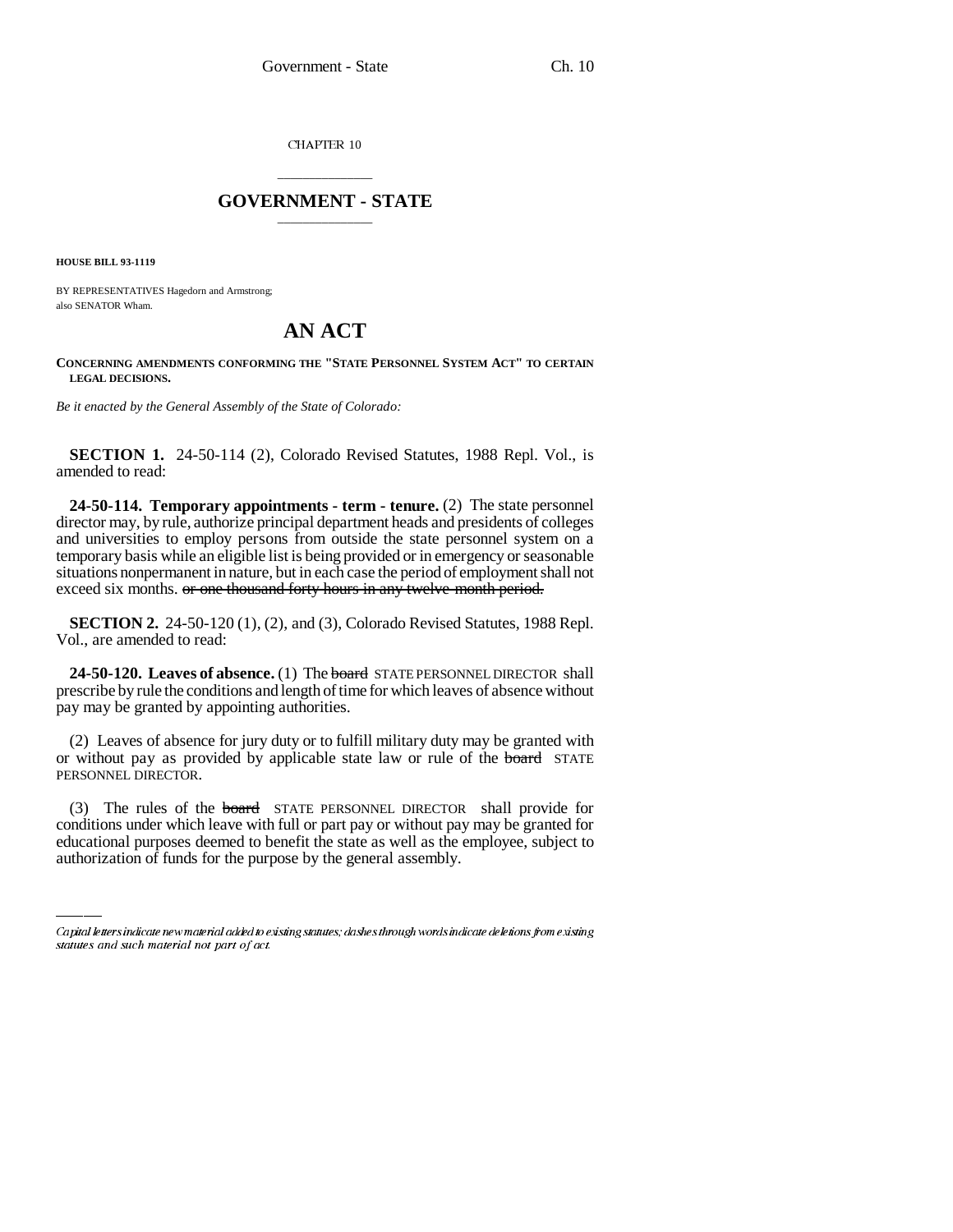**SECTION 3.** 24-50-125 (5), Colorado Revised Statutes, 1988 Repl. Vol., is amended to read:

**24-50-125. Disciplinary proceedings - hearings - procedure.** (5) In addition, the board shall hold a hearing within forty-five days of the appeal, upon request by the employee or his THE EMPLOYEE'S representative, for any certified employee in the state personnel system who protests any action taken which adversely affects the employee's current base pay as defined by board rule, status, or tenure. A probationary employee shall be entitled to all the same rights to a hearing as a certified employee; except that he SUCH PROBATIONARY EMPLOYEE shall not have the right to a hearing to review his dismissal for unsatisfactory performance ANY DISCIPLINARY ACTION TAKEN PURSUANT TO SUBSECTION (1) OF THIS SECTION while a probationary employee. This subsection (5) shall not apply to appeals brought pursuant to section 24-50-104.

**SECTION 4.** 24-50-202, Colorado Revised Statutes, 1988 Repl. Vol., is repealed as follows:

**24-50-202. Establishment of procedure.** In order to encourage such careers, to attract the best new people and ideas, to encourage reexamination of existing functions and methods, and to enhance the tone, vitality, and efficiency of state operations in the service of the public, the general assembly in this part 2 establishes a procedure whereby employees who become superannuated may, without hardship or prejudice, be replaced by other employees.

**SECTION 5.** 24-50-203, Colorado Revised Statutes, 1988 Repl. Vol., is amended to read:

**24-50-203. Preretirement education and counseling.** The state personnel director shall provide a continuous preretirement education and counseling program for employees in the state personnel system, which program is to be carried out at strategic geographic locations throughout the state. All employees in the state personnel system may participate on a voluntary basis. employees with demonstrable depreciation shall be offered counseling on an individual basis. Each appointing authority shall be responsible for implementing the preretirement program in his organization, in cooperation with the state personnel director.

**SECTION 6.** 24-50-204, Colorado Revised Statutes, 1988 Repl. Vol., is repealed as follows:

**24-50-204. Retirement.** (1) On the first day of each calendar month, employees under the state personnel system shall retire or be retired therefrom upon attaining the age of seventy years; except that the appointing authority in the department employing such persons may postpone, in its discretion and with the employee's approval, the retirement age in the case of any employee if it determines that the state will benefit through continued employment of the individual. Reviews of such postponements shall be conducted annually. The decision of the appointing authority shall be final.

(2) Not less than three nor more than six months before an employee attains retirement age, the state personnel director shall notify such employee in writing,